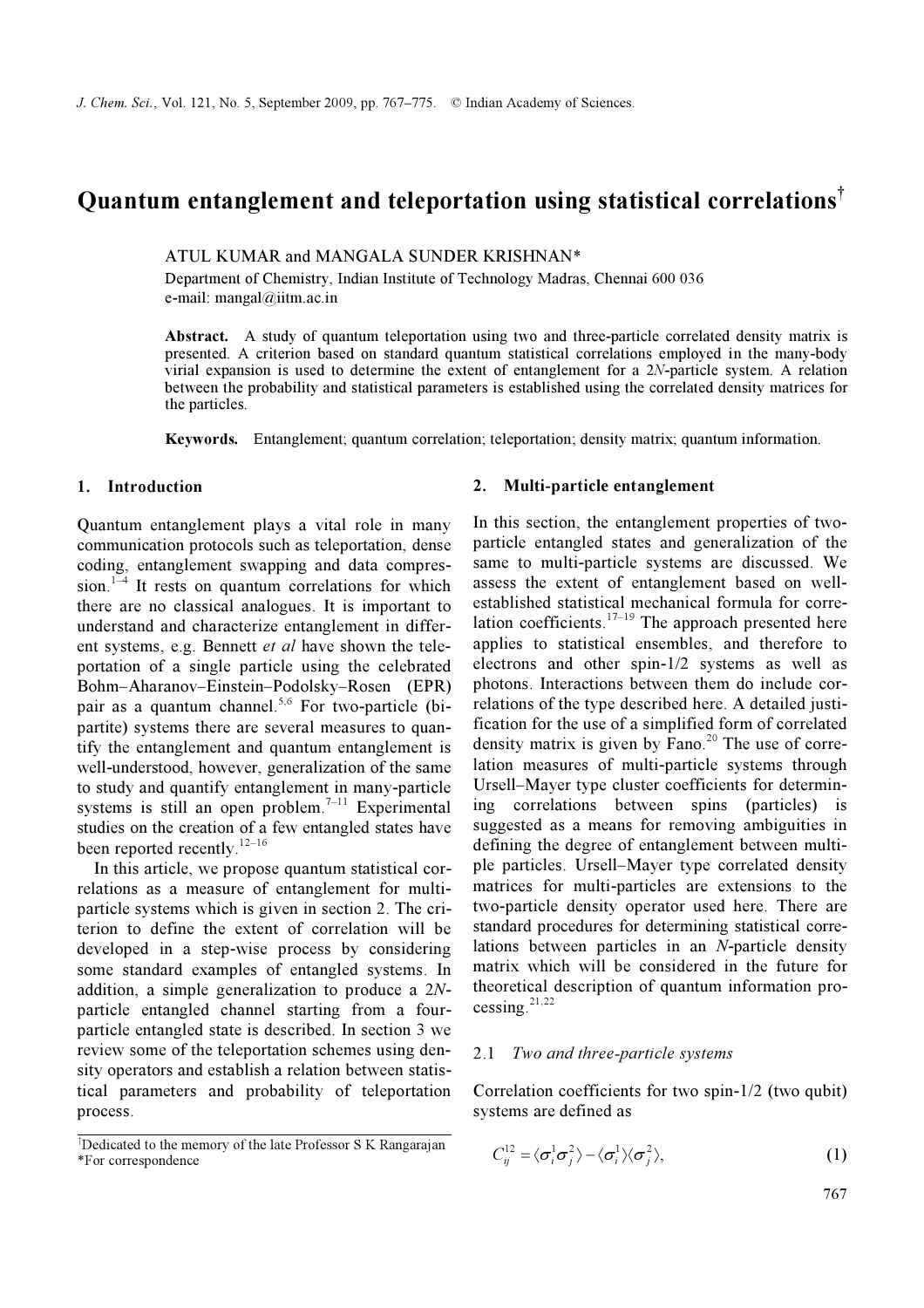where  $\sigma$ 's are Pauli spin matrices  $\{i, j = x, y, z\}$ , and the coefficients  $C_{ii}^{12}$  are components of a second where  $\sigma$ 's are Pauli spin matrices  $\{i_n\}$ <br>the coefficients  $C_{ij}^{12}$  are component rank symmetric traceless tensor  $\sigma$  are calculated for the four Bell states, namely rank symmetric traceless tensor  $C$ . The averages

$$
|\psi\rangle^{\pm}_{12} = \frac{|01\rangle_{12} \pm |10\rangle_{12}}{\sqrt{2}} \text{ and } |\phi\rangle^{\pm}_{12} = \frac{|00\rangle_{12} \pm |11\rangle_{12}}{\sqrt{2}},
$$
\n(2)

and the non-zero correlation coefficients are listed in table 1. The maximum value  $(\pm 1)$  of non-zero correlation coefficients indicates that the states are maximally entangled. For product states such as  $|0\rangle_1 \otimes \{ |0\rangle_2 + |1\rangle_2 \}$  all the correlation coefficients are zero. However, the maximum value of a single correlation coefficient alone does not ensure that a given system is maximally entangled, e.g. a system given system is maximally entangled, e.g. a system<br>whose density operator is  $\rho^{12} = 1/2[|00\rangle_{12}\langle 00|_{12}]$ + $|11\rangle_{12}\langle11|_{12}$ , where two-particles are in a mixed state, shows  $C_{zz}^{12} = 1$ . The two-particle system represented here is not entangled, though correlated in a measurement sense. Thus to ensure maximum entanglement more than one information is needed i.e. either more than one data should be available with respect to non-zero correlation-coefficients or the state in question must be pure along with a nonzero correlation coefficient. The fact that the four Bell-states are pure and possess more than one nonzero correlation coefficients shows that the correlations between the particles are quantum.<sup>23</sup> Correladefined as

tion coefficients for three-particle systems are  
defined as  

$$
C_{ijk}^{123} = \langle \sigma_i^1 \sigma_j^2 \sigma_k^3 \rangle - \langle \sigma_i^1 \rangle \langle \sigma_j^2 \sigma_k^3 \rangle - \langle \sigma_j^2 \rangle \langle \sigma_i^1 \sigma_k^3 \rangle - \langle \sigma_k^3 \rangle \langle \sigma_i^1 \sigma_j^2 \rangle + 2 \langle \sigma_i^1 \rangle \langle \sigma_j^2 \rangle \langle \sigma_k^3 \rangle, (3)
$$

where  $C_{ijk}^{123}$  are components of a third rank tensor. The averages are calculated for three-particle Greenberger–Horne–Zeilinger<sup>24</sup> (GHZ) states and a set of states such as

Table 1. Non-zero correlation coefficients associated with four Bell states.

|                                | $ \psi\rangle_{12}^-$ | $ \psi\rangle^+_{12}$ | $ \phi\rangle_{12}^{-}$ | $\ket{\phi}_{12}^+$ |
|--------------------------------|-----------------------|-----------------------|-------------------------|---------------------|
| $C_{xx}^{12}$                  | -1                    | $+1$                  | $-\mathbf{I}$           | $+1$                |
| $C_{yy}^{12}$<br>$C_{zz}^{12}$ | -1                    | $+1$                  | $+1$                    | -1                  |
|                                | — I                   | $-1$                  | $+1$                    | $+1$                |

$$
|\chi\rangle_{123}^{(1),(2)} = \frac{1}{\sqrt{2}}[|\phi\rangle_{13}^{+}|0\rangle_{2} \pm |\phi\rangle_{13}^{-}|1\rangle_{2}],
$$
  
\n
$$
|\chi\rangle_{123}^{(3),(4)} = \frac{1}{\sqrt{2}}[|\phi\rangle_{13}^{+}|1\rangle_{2} \pm |\phi\rangle_{13}^{-}|0\rangle_{2}],
$$
  
\n
$$
|\chi\rangle_{123}^{(5),(6)} = \frac{1}{\sqrt{2}}[|\psi\rangle_{13}^{+}|0\rangle_{2} \pm |\psi\rangle_{13}^{-}|1\rangle_{2}],
$$
  
\n
$$
|\chi\rangle_{123}^{(7),(8)} = \frac{1}{\sqrt{2}}[|\psi\rangle_{13}^{+}|1\rangle_{2} \pm |\psi\rangle_{13}^{-}|0\rangle_{2}],
$$
  
\n(4)

and the corresponding non-zero correlation coefficients are listed in table 2. The set of GHZ states and the states represented by (4) possess the same degree of correlation between the three-particles, as the set represented by (4) can be obtained through three-particle GHZ states by just doing local operations on particle 2. The main difference between the two sets lies in the robustness shown by the set of states represented by (4) with respect to second particle such that even if second particle is traced out,  $|\chi\rangle_{123}^{(i)}$  can still be used as a quantum channel and is useful in eliminating any intermediate observer controlling or monitoring the teleportation process. However, in the case of GHZ states if any one of the particle is traced out then the remaining system does not possess quantum correlations. Interestingly, the non-zero correlation coefficients for a three-particle W state<sup>25</sup>

$$
|\psi\rangle_{123}^W = \frac{1}{\sqrt{3}}[|010\rangle_{123} + |001\rangle_{123} + |100\rangle_{123}]
$$

show the value ( $\sim$ 0⋅45) which is less than maximum indicating that the correlation between the particles is not maximal.

### 2.2 Four-particle systems and generalization

The correlation tensor for a four spin-1/2 system is The correlation tensor for a four spin-1/2 system is<br>given by the coefficients  $C_{ikl}^{1234}$   $\{i, j, k, l = x, y, z\}$ where

given by the coefficients 
$$
C_{ijkl}
$$
  $\{l, J, k, l = x\}$ ,  
\nwhere  
\n
$$
C_{ijkl}^{123} = \langle \sigma_i^1 \sigma_j^2 \sigma_k^3 \sigma_l^4 \rangle - \langle \sigma_i^1 \rangle \langle \sigma_j^2 \sigma_k^3 \sigma_l^4 \rangle
$$
\n
$$
-\langle \sigma_j^2 \rangle \langle \sigma_i^1 \sigma_k^3 \sigma_l^4 \rangle - \langle \sigma_k^3 \rangle \langle \sigma_i^1 \sigma_j^2 \sigma_l^4 \rangle
$$
\n
$$
-\langle \sigma_l^4 \rangle \langle \sigma_i^1 \sigma_j^2 \sigma_k^3 \rangle + 2 \langle \sigma_i^1 \rangle \langle \sigma_j^2 \rangle \langle \sigma_k^3 \sigma_l^4 \rangle
$$
\n
$$
+ 2 \langle \sigma_i^1 \rangle \langle \sigma_k^3 \rangle \langle \sigma_j^2 \sigma_l^4 \rangle + 2 \langle \sigma_i^1 \rangle \langle \sigma_l^4 \rangle \langle \sigma_j^2 \sigma_k^3 \rangle
$$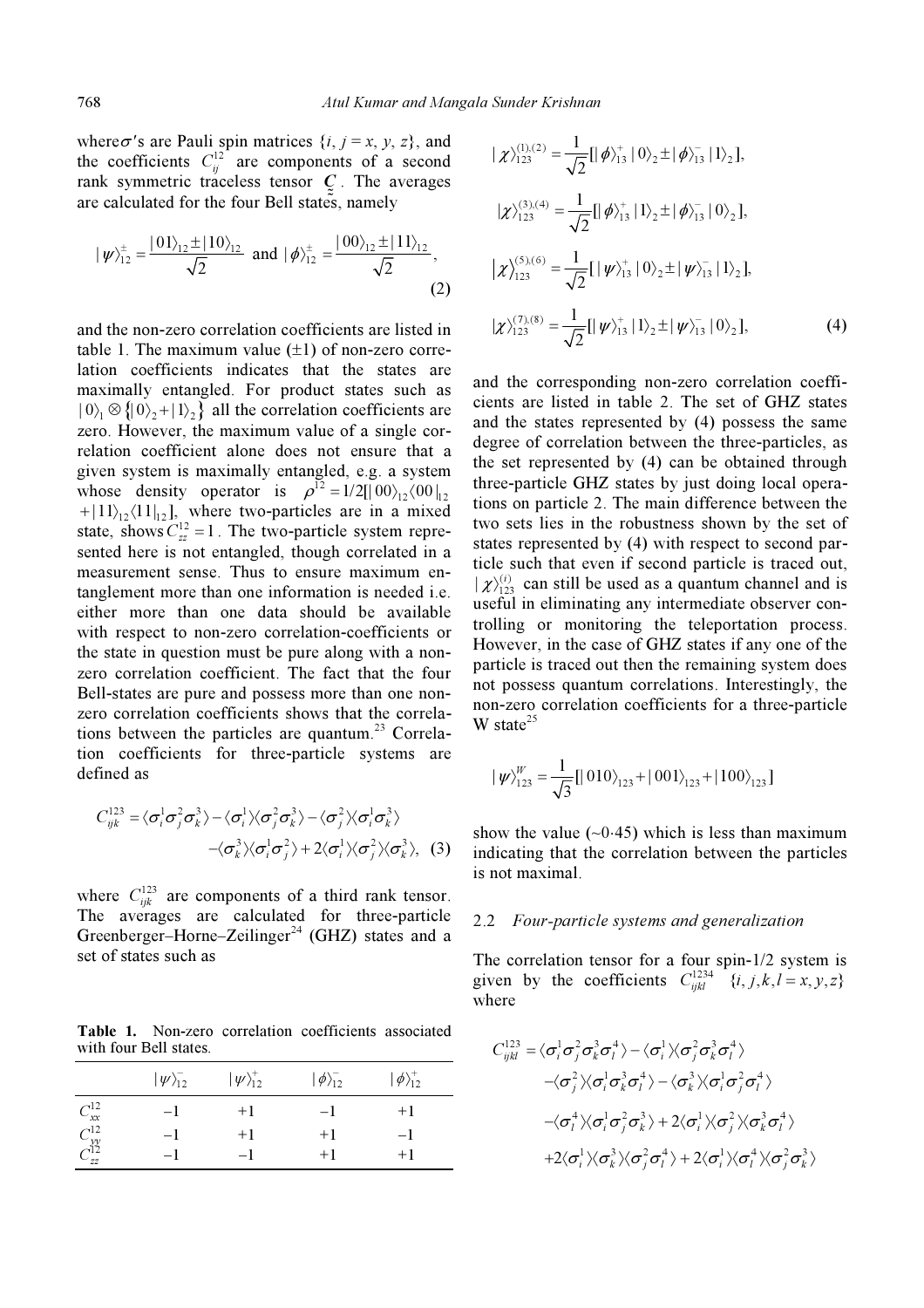|                                   |                  |                 | $\cdots \cdots$            |                 |                           |                   |
|-----------------------------------|------------------|-----------------|----------------------------|-----------------|---------------------------|-------------------|
|                                   | $C^{123}$<br>xxx | $C_{yyx}^{123}$ | $\mathcal{C}^{123}$<br>yxy | $C_{xyy}^{123}$ | $\neg$ 123<br>$\chi_{ZX}$ | $\neg$ 123<br>yzy |
| $\frac{1}{\sqrt{2}}[000 \pm 111]$ | $\pm$ 1          | $\mp$ 1         | $\mp 1$                    | $\mp 1$         |                           |                   |
| $\frac{1}{\sqrt{2}}[001 \pm 110]$ | $\pm$ 1          | $\mp$ 1         | $\pm$ 1                    | $\pm$ 1         |                           |                   |
| $\frac{1}{\sqrt{2}}[010\pm101]$   | $\pm$ 1          | $\pm$ 1         | $\mp 1$                    | $\pm$ 1         |                           |                   |
| $\frac{1}{\sqrt{2}}[011\pm100]$   | $\pm$ 1          | $\pm$ 1         | $\pm$ 1                    | $\mp 1$         |                           |                   |
| $ \chi\rangle_{123}^{(1)}$        |                  | $-1$            |                            | $-1$            |                           | $+1$              |
| $ \chi\rangle_{123}^{(2)}$        |                  | $-1$            |                            | $-1$            | $-1$                      | $^{\rm -1}$       |
| $ \chi\rangle^{(3)}_{123}$        |                  | $+1$            |                            | $+1$            | $+1$                      | $-1$              |
| $ \chi\rangle_{123}^{(4)}$        |                  | $+1$            |                            | $+1$            | $-1$                      | $+1$              |
| $ \chi\rangle_{123}^{(5)}$        |                  | $+1$            |                            | $-1$            | $+1$                      | $+1$              |
| $ \chi\rangle_{123}^{(6)}$        |                  | $+1$            |                            | $-1$            | $-1$                      | $-1$              |
| $ \chi\rangle^{(7)}_{123}$        |                  | $-1$            |                            | $+1$            | $-1$                      | $^{\rm -1}$       |
| $ \chi\rangle_{123}^{(8)}$        |                  | $-1$            |                            | $+1$            | $+1$                      | $+1$              |

Table 2. Non-zero correlation coefficients associated with three-particle GHZ states and three-particle states represented by  $\chi_{123}^{(i)}$  (4).

$$
+2\langle \sigma_j^2 \rangle \langle \sigma_k^3 \rangle \langle \sigma_i^1 \sigma_l^4 \rangle + 2\langle \sigma_j^2 \rangle \langle \sigma_l^4 \rangle \langle \sigma_i^1 \sigma_k^3 \rangle
$$
  
+2\langle \sigma\_k^3 \rangle \langle \sigma\_l^4 \rangle \langle \sigma\_i^1 \sigma\_j^2 \rangle - \langle \sigma\_i^1 \sigma\_j^2 \rangle \langle \sigma\_k^3 \sigma\_l^4 \rangle  
-\langle \sigma\_i^1 \sigma\_k^3 \rangle \langle \sigma\_j^2 \sigma\_l^4 \rangle - \langle \sigma\_i^1 \sigma\_l^4 \rangle \langle \sigma\_j^2 \sigma\_k^3 \rangle  
-6\langle \sigma\_i^1 \rangle \langle \sigma\_j^2 \rangle \langle \sigma\_k^3 \rangle \langle \sigma\_l^4 \rangle. (5)

The general expression for the N-particle correlation coefficients can be obtained by solving the equations for quantum cluster functions derived formally from the N-th quantum virial coefficient (quantum trace).

 The non-zero correlation coefficients corresponding to maximally entangled four-particle GHZ states show maximum value and are listed in table 3. The generalized four-particle W state

$$
\begin{aligned} |\psi\rangle_{1234}^W &= \frac{1}{2} [|\hspace{.06cm} 0001\rangle_{1234} + |\hspace{.06cm} 0010\rangle_{1234} \\ &+ |\hspace{.06cm} 0100\rangle_{1234} + |\hspace{.06cm} 1000\rangle_{1234}] \end{aligned}
$$

shows a value of  $(-0.25)$ , for correlation coefficients, which suggests that the state in question is less than maximally entangled. Rigolin<sup>26</sup> proposed a set of four-particle generalized Bell basis to teleport an arbitrary two-particle state, however, all the correlation coefficients for the set show zero value which suggests that there is no genuine correlations between the four-particles. Yeo and  $Chua^{27}$  proposed a genuinely entangled four-particle state to accomplish the same task and the non-zero correlation coefficients corresponding to the set proposed are listed in table 4. The set of four-particle cluster states,  $16,28$  namely

$$
|\chi\rangle_{1234}^{(1)-(16)} = \frac{1}{\sqrt{2}} \left[ \begin{pmatrix} |0\rangle \\ |1\rangle \end{pmatrix}_{1} \otimes \begin{pmatrix} |\phi\rangle^{+} \\ |\psi\rangle^{+} \end{pmatrix}_{23} \otimes \begin{pmatrix} |0\rangle \\ |1\rangle \end{pmatrix}_{4} \right]
$$

$$
\pm \begin{pmatrix} |1\rangle \\ |0\rangle \end{pmatrix}_{1} \otimes \begin{pmatrix} |\phi\rangle^{-} \\ |\psi\rangle^{-} \end{pmatrix}_{23} \otimes \begin{pmatrix} |1\rangle \\ |0\rangle \end{pmatrix}_{4} \right]
$$
(6)

possess genuine correlations between particles and the non-zero correlation coefficients are listed in table 5. Thus for maximally entangled states correlation coefficients show maximum value, for product states they show zero values and for states which are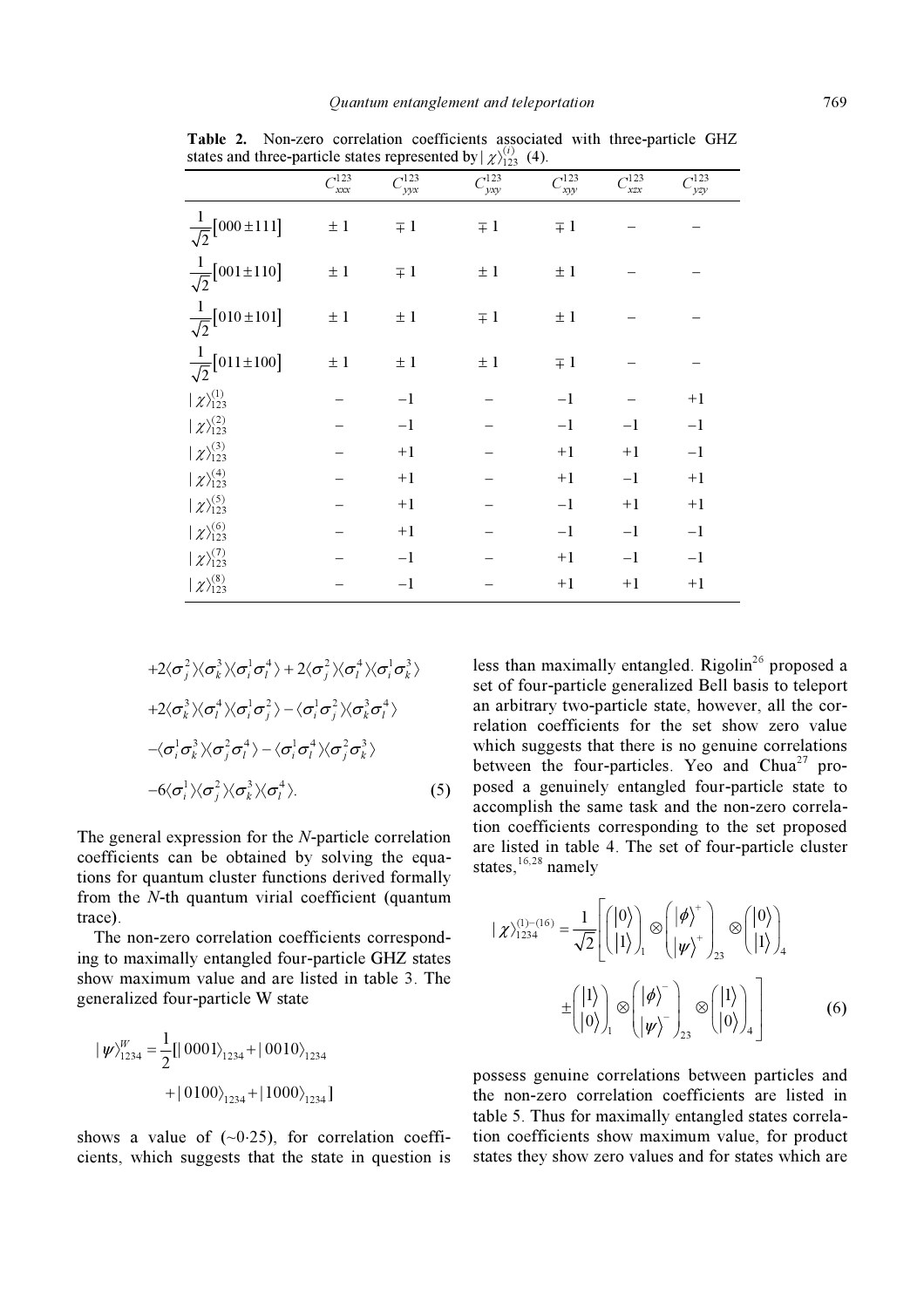|                                                                                                                                                                                                                                                                                            | $C_{xxxx}^{1234}$ | $C_{\text{xxyy}}^{1234}$ | $C_{\text{xyxy}}^{1234}$ | $C_{\text{xyyx}}^{1234}$                | $C_{\text{yxxy}}^{1234}$ | $C_{\text{y}\text{xy}\text{x}}^{1234}$ | $C_{\text{yyxx}}^{1234}$ | ←1234<br>∽уууу |      |
|--------------------------------------------------------------------------------------------------------------------------------------------------------------------------------------------------------------------------------------------------------------------------------------------|-------------------|--------------------------|--------------------------|-----------------------------------------|--------------------------|----------------------------------------|--------------------------|----------------|------|
| $\frac{1}{\sqrt{2}}[0000 \pm 1111] \pm 1 \mp 1 \mp 1 \mp 1 \mp 1 \pm 1]$<br>$\frac{1}{\sqrt{2}}[0001 \pm 1110] \pm 1 \pm 1 \pm 1 \mp 1 \pm 1]$<br>$\frac{1}{\sqrt{2}}[0010 \pm 1101] \pm 1 \pm 1 \mp 1 \pm 1 \mp 1]$<br>$\frac{1}{\sqrt{2}}[0011 \pm 1100] \pm 1 \mp 1 \pm 1 \pm 1 \pm 1]$ |                   |                          |                          |                                         |                          | $\mp 1$                                | $\mp 1$                  | $\pm$ 1        | $-2$ |
|                                                                                                                                                                                                                                                                                            |                   |                          |                          |                                         | $\pm 1$                  | $\mp 1$                                | $\mp 1$                  | $\mp 1$        | $+2$ |
|                                                                                                                                                                                                                                                                                            |                   |                          |                          |                                         | $\pm 1$ $\mp 1$          | $\pm 1$                                | $\mp 1$                  | $\mp 1$        | $+2$ |
|                                                                                                                                                                                                                                                                                            |                   |                          |                          |                                         | $\pm 1$ $\pm 1$ $\pm 1$  | $\pm$ 1                                | $\mp 1$                  | $\pm 1$        | $-2$ |
| $\frac{1}{\sqrt{2}}$ [0100±1011] ± 1 = 1                                                                                                                                                                                                                                                   |                   |                          |                          | $\pm\, 1 \qquad \pm\, 1 \qquad \mp\, 1$ |                          | $\mp 1$                                | $\pm$ 1                  | $\mp 1$        | $+2$ |
|                                                                                                                                                                                                                                                                                            |                   |                          |                          | $\pm 1$                                 | $\pm$ 1                  | $\mp 1$                                | $\pm$ 1                  | $\pm 1$        | $-2$ |
|                                                                                                                                                                                                                                                                                            |                   |                          |                          | $\mp 1$                                 | $\mp 1$                  | $\pm 1$                                | $\pm 1$                  | $\pm 1$        | $-2$ |
| $\frac{1}{\sqrt{2}}$ [0101±1010] ± 1 ± 1 = 1<br>$\frac{1}{\sqrt{2}}$ [0110±1001] ± 1 ± 1 ± 1<br>$\frac{\sqrt{2}}{\sqrt{2}}$ [0111±1000] ± 1 = 1 = 1                                                                                                                                        |                   |                          |                          | $\mp 1$                                 | $\pm 1$                  | $\pm 1$                                | $\pm$ 1                  | $\mp 1$        | $+2$ |

Table 3. Non-zero correlation coefficients associated with four-particle GHZ states.

Table 4. Non-zero correlation coefficients associated with 16 four-particle states proposed by Yeo and Chua (ref 27).

| $ \chi\rangle_{A_3A_4B_1B_2}^{(00)} = \frac{1}{2\sqrt{2}}[ 0000\rangle -  0011\rangle -  0101\rangle +  0110\rangle +  1001\rangle +  1010\rangle +  1100\rangle +  1111\rangle]_{A_3A_4B_1B_2}$ |                     |                          |                          |                   |  |  |
|--------------------------------------------------------------------------------------------------------------------------------------------------------------------------------------------------|---------------------|--------------------------|--------------------------|-------------------|--|--|
|                                                                                                                                                                                                  | $\frac{1234}{xyyx}$ | $C_{\text{xzzx}}^{1234}$ | $C_{\text{zyyz}}^{1234}$ | $C_{zzzz}^{1234}$ |  |  |
| $\mid \chi\rangle_{A_{\scriptscriptstyle 3} A_{\scriptscriptstyle 4} B_{\scriptscriptstyle 3} B_{\scriptscriptstyle 4}}^{(00)}$                                                                  | $-1$                | $+1$                     | $-1$                     | $+1$              |  |  |
| $I^1\mathop{\otimes} \sigma^2_x \mathop{\downharpoonright} \chi\rangle^{(00)}_{A_{\rm s}A_{\rm 4}B_{\rm 3}B_{\rm 4}}$                                                                            | $+1$                | $-1$                     | $+1$                     | $-1$              |  |  |
| $I^1\mathop{\otimes} \sigma^2_{\mathop{\mathcal{Y}}\nolimits} \mid \mathop{\mathcal{X}}\nolimits_{A_{\rm a} A_{\rm a} B_{\rm b} B_{\rm a}}^{(00)}$                                               | $-1$                | $-1$                     | $-1$                     | $-1$              |  |  |
| $I^1\mathop{\otimes} \sigma^2_z\mid\chi\rangle^{(00)}_{A_{\rm s}A_{\rm s}B_{\rm s}B_{\rm s}}$                                                                                                    | $+1$                | $+1$                     | $+1$                     | $+1$              |  |  |
| $\sigma_x^1 \otimes I^2 \mid \chi\rangle_{A_{\rm a}A_{\rm a}B_{\rm a}B_{\rm a}}^{(00)}$                                                                                                          | $-1$                | $+1$                     | $+1$                     | $-1$              |  |  |
| $\sigma^1_x \otimes \sigma^2_x \mid \chi\rangle_{A_{\rm s}A_{\rm s}B_{\rm s}B_{\rm s}}^{(00)}$                                                                                                   | $+1$                | $-1$                     | $-1$                     | $+1$              |  |  |
| $\sigma^1_x \otimes \sigma^2_y \, \, \chi\rangle^{(00)}_{A_{\rm s}A_{\rm s}B_{\rm s}B_{\rm s}}$                                                                                                  | $-1$                | $-1$                     | $+1$                     | $+1$              |  |  |
| $\sigma^1_x \otimes \sigma^2_z \mid \chi\rangle^{(00)}_{A_{\rm s}A_{\rm s}B_{\rm s}B_{\rm s}}$                                                                                                   | $+1$                | $+1$                     | $-1$                     | $-1$              |  |  |
| $\sigma_v^1 \otimes I^2   \chi \rangle_{A,A,B,B}^{(00)}$                                                                                                                                         | $+1$                | $-1$                     | $+1$                     | $-1$              |  |  |
| $\sigma_v^1\otimes\sigma_x^2\mid\chi\rangle_{A_{\rm s}A_{\rm s}B_{\rm r}B_{\rm s}}^{(00)}$                                                                                                       | $-1$                | $+1$                     | $-1$                     | $+1$              |  |  |
| $\sigma_v^1 \otimes \sigma_v^2   \chi \rangle_{A,A,B,B}^{(00)}$                                                                                                                                  | $+1$                | $+1$                     | $+1$                     | $+1$              |  |  |
| $\sigma_{v}^{1}\otimes\sigma_{z}^{2}\mid\chi\rangle_{A_{z}A_{z}B_{z}B_{z}}^{(00)}$                                                                                                               | $-1$                | $-1$                     | $-1$                     | $-1$              |  |  |
| $\sigma_z^1 \otimes I^2 \mid \chi \rangle_{A,A,B,B}^{(00)}$                                                                                                                                      | $+1$                | $-1$                     | $-1$                     | $+1$              |  |  |
| $\sigma_z^1\otimes\sigma_x^2\mid\chi\rangle_{A_{\rm s}A_{\rm s}B_{\rm r}}^{(00)}$                                                                                                                | $-1$                | $+1$                     | $+1$                     | $-1$              |  |  |
| $\sigma_{z}^{1}\otimes\sigma_{y}^{2}\mid\chi\rangle_{A_{z}A_{z}B_{z}}^{(00)}$                                                                                                                    | $+1$                | $+1$                     | $-1$                     | $-1$              |  |  |
| $\sigma_z^1 \otimes \sigma_z^2 \mid \chi\rangle_{A,A_aB,B}^{(00)},$                                                                                                                              | $-1$                | $-1$                     | $+1$                     | $+1$              |  |  |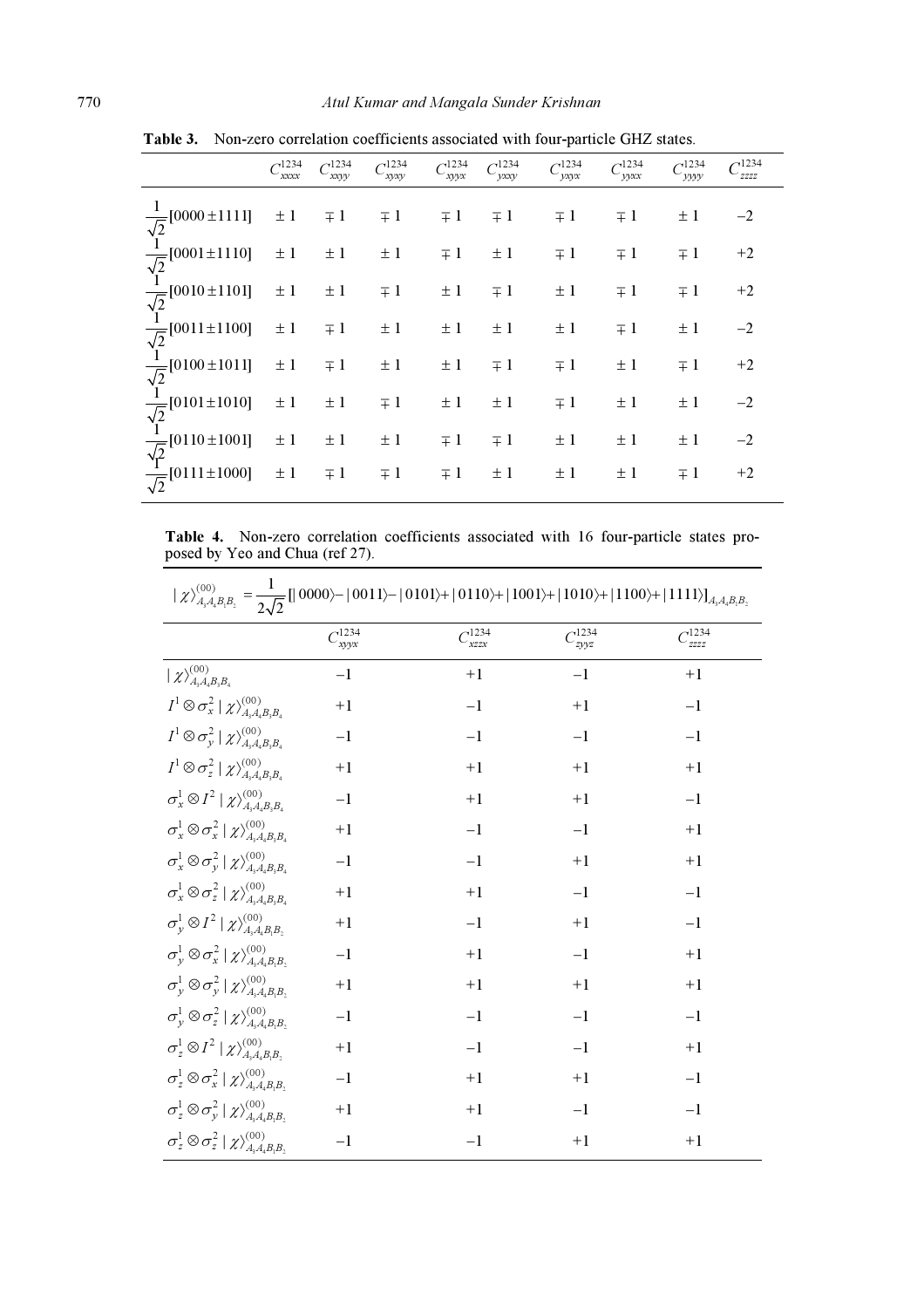less than maximally entangled their values are less than the maximum.

 In addition, it is important to demonstrate a simple way to generalize the four-particle cluster states for the 2N-particle system using the basis set of (6). The sequential manner in which the 2N-particle systems are constructed ensures that entanglement properties of these states are preserved down to a pair of particles when they are systematically averaged. Thus a set of six-particle states using (6) is given by

$$
|\chi\rangle_{123456}^{(1)-(64)} = \frac{1}{\sqrt{2}} \begin{pmatrix} | \chi \rangle_{2345}^{(1)} \\ | \chi \rangle_{2345}^{(3)} \\ | 1 \rangle \\ | 1 \rangle \end{pmatrix}_{1} \otimes \begin{pmatrix} |\chi\rangle_{2345}^{(3)} \\ |\chi\rangle_{2345}^{(7)} \\ |\chi\rangle_{2345}^{(8)} \\ |\chi\rangle_{2345}^{(9)} \\ |\chi\rangle_{2345}^{(11)} \\ |\chi\rangle_{2345}^{(13)} \\ |\chi\rangle_{2345}^{(15)} \end{pmatrix} \otimes \begin{pmatrix} | \ 0 \rangle \\ | 1 \rangle \\ | 1 \rangle \\ |\chi\rangle_{2345}^{(15)} \\ |\chi\rangle_{2345}^{(15)} \end{pmatrix}
$$

Table 5. Non-zero correlation coefficients associated with 16 four-particle cluster states (6).

|                              | $\frac{1234}{xxyy}$ | 1234<br>xyxy | $C_{yxyx}^{1234}$ | 1234<br>$\mathcal{V}\mathcal{V}\mathcal{X}\mathcal{X}$ |
|------------------------------|---------------------|--------------|-------------------|--------------------------------------------------------|
| $ \chi\rangle_{1234}^{(1)}$  | $+1$                | $+1$         | $+1$              | $+1$                                                   |
| $ \chi\rangle_{1234}^{(2)}$  | $-1$                | $-1$         | $-1$              | $-1$                                                   |
| $ \chi\rangle_{1234}^{(3)}$  | $-1$                | $-1$         | $+1$              | $+1$                                                   |
| $ \chi\rangle_{1234}^{(4)}$  | $+1$                | $+1$         | $-1$              | $-1$                                                   |
| $ \chi\rangle_{1234}^{(5)}$  | $-1$                | $+1$         | $-1$              | $+1$                                                   |
| $ \chi\rangle_{1234}^{(6)}$  | $+1$                | $-1$         | $+1$              | $-1$                                                   |
| $ \chi\rangle_{1234}^{(7)}$  | $+1$                | $-1$         | $-1$              | $+1$                                                   |
| $ \chi\rangle_{1234}^{(8)}$  | $-1$                | $+1$         | $+1$              | $-1$                                                   |
| $ \chi\rangle_{1234}^{(9)}$  | $+1$                | $+1$         | $-1$              | $-1$                                                   |
| $ \chi\rangle_{1234}^{(10)}$ | $-1$                | $-1$         | $+1$              | $+1$                                                   |
| $ \chi\rangle_{1234}^{(11)}$ | $-1$                | $-1$         | $-1$              | $-1$                                                   |
| $ \chi\rangle_{1234}^{(12)}$ | $+1$                | $+1$         | $+1$              | $+1$                                                   |
| $ \chi\rangle_{1234}^{(13)}$ | $-1$                | $+1$         | $+1$              | $-1$                                                   |
| $ \chi\rangle_{1234}^{(14)}$ | $+1$                | $-1$         | $-1$              | $+1$                                                   |
| $ \chi\rangle_{1234}^{(15)}$ | $+1$                | $-1$         | $+1$              | $-1$                                                   |
| $ \chi\rangle_{1234}^{(16)}$ | $-1$                | $+1$         | $-1$              | $+1$                                                   |

$$
\pm \begin{pmatrix} | & \chi \rangle_{2345}^{(2)} \\ | & \chi \rangle_{2345}^{(4)} \\ | & \chi \rangle_{2345}^{(6)} \\ | & \chi \rangle_{2345}^{(8)} \\ | & \chi \rangle_{2345}^{(10)} \\ | & \chi \rangle_{2345}^{(21)} \\ | & \chi \rangle_{2345}^{(22)} \\ | & \chi \rangle_{2345}^{(23)} \\ | & \chi \rangle_{2345}^{(14)} \\ | & \chi \rangle_{2345}^{(16)} \end{pmatrix}. \quad (7)
$$

The 2N-particle generalization of the above which contains a set of maximally entangled states can be written down immediately as

$$
|\chi_{12...(2N-1)2N}^{(1)-(2^{2N})} = \frac{1}{\sqrt{2}} \begin{pmatrix} | \vartheta \rangle \\ | \vartheta \rangle \\ | 1 \rangle \end{pmatrix}_{1} \otimes \begin{pmatrix} |\chi_{23...(2N-1)}^{(1)} \\ |\chi_{23...(2N-1)}^{(3)} \\ \vdots \\ |\chi_{23...(2N-1)}^{(2^{2N-2}-3)} \\ |\chi_{23...(2N-1)}^{(2^{2N-2}-1)} \end{pmatrix} \otimes \begin{pmatrix} | \vartheta \rangle \\ | 1 \rangle \end{pmatrix}_{2N}
$$

$$
\pm \begin{pmatrix} | \vartheta \rangle \\ | 0 \rangle \end{pmatrix}_{1} \otimes \begin{pmatrix} |\chi_{23...(2N-1)}^{(2)} \\ |\chi_{23...(2N-1)}^{(2^{2N-2}-1)} \\ \vdots \\ |\chi_{23...(2N-1)}^{(4)} \end{pmatrix} \otimes \begin{pmatrix} | \vartheta \rangle \\ | 0 \rangle \end{pmatrix}_{2N}, \qquad (8)
$$

$$
\pm \begin{pmatrix} |1\rangle \\ |0\rangle \end{pmatrix}_{1} \otimes \begin{pmatrix} |\lambda^{r}\lambda_{2}^{2}...,(2N-1) \\ \vdots \\ |\lambda^{r}\lambda_{2}^{(2^{2N-2}-2)} \\ |\lambda^{r}\lambda_{23}^{(2^{2N-2})} \\ \vdots \\ |\lambda^{r}\lambda_{23}^{(2^{2N-2})} \end{pmatrix} \otimes \begin{pmatrix} |1\rangle \\ |0\rangle \end{pmatrix}_{2N} .
$$
 (8)

These states can be used as quantum resources for information transfer between two or more than two parties.

#### 3. Teleportation using density matrices

All states, either pure or mixed, require the use of density operator approach for a consistent and correct description of dynamical aspects. In the present instance, density matrix approach is best suited for following processes which are based on the quantum part of entanglement. When the system is not in an eigenstate of the property being measured, the process of measurement introduces a statistical character to the outcome even though the dynamics is given by a deterministic equation. Superimposed on this is a second statistics which is necessary to be consid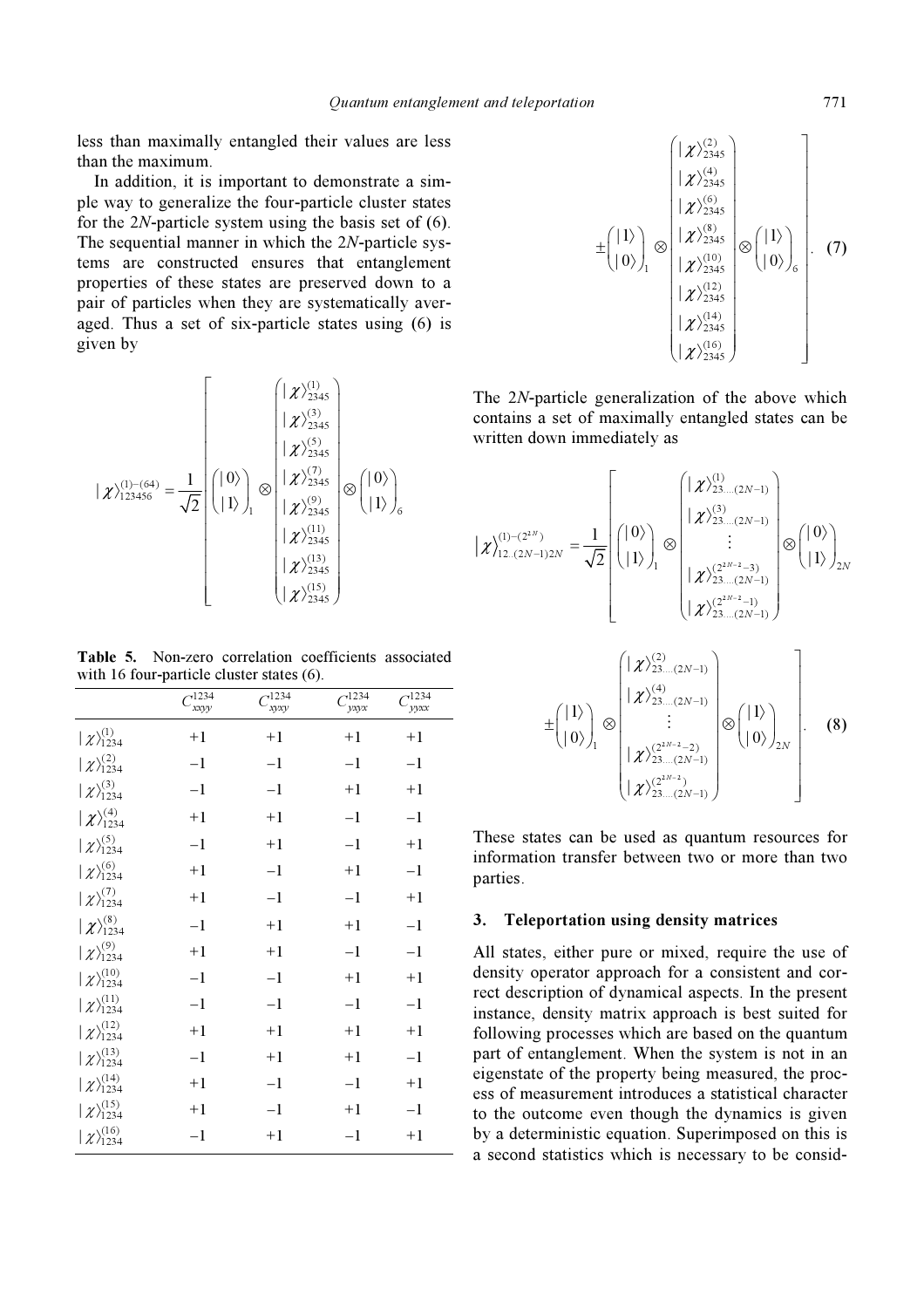ered when the state of the system cannot be described by a wave function except to within a probability. Alternately, the system evolves in such a way that different interacting components of the system have different wave functions. Such a situation brings in an additional statistical character to the description/ measurement of the properties of the system.

Following Fano,<sup>29</sup> a single particle (spin-1/2 or photon) density operator is defined by a  $2 \times 2$  Hermitian matrix which is given by a linear combination of Pauli matrices as

$$
\rho = \frac{1}{2} (I + P_x \sigma_x + P_y \sigma_y + P_z \sigma_z)
$$
  
= 
$$
\frac{1}{2} \begin{pmatrix} 1 + P_z & P_x - iP_y \\ P_x + iP_y & 1 - P_z \end{pmatrix},
$$
 (9)

where  $P_x$ ,  $P_y$  and  $P_z$  are components of polarization vector  $\vec{P}$  associated with the particle. A two spin-1/2 density operator can be defined likewise by taking a linear superposition of all the 16 direct product operators

$$
\rho^{12} = \frac{1}{2}(I^1 + P^1.\sigma^1)\frac{1}{2}(I^2 + P^2.\sigma^2). \tag{10}
$$

Here  $\rho^{12} (\rho^1 \otimes \rho^2)$  is a disentangled state i.e. there is no quantum correlation existing between the spins. The density operator with correlated orienta-<br>tions is<br> $\rho^{12} = \frac{1}{4} [(I^1 + P^1 \sigma^1)(I^2 + P^2 \sigma^2) + \sigma^1 \mathcal{Q} \sigma^2]$  (11) tions is

$$
\rho^{12} = \frac{1}{4} [(I^1 + P^1 \cdot \sigma^1)(I^2 + P^2 \cdot \sigma^2) + \sigma^1 \cdot Q^1 \cdot \sigma^2]
$$
 (11)  
where the parameter *Q* represents the second rank

tensor mentioned earlier, i.e.

$$
C_{z} = \begin{pmatrix} C_{xx}^{12} & C_{xy}^{12} & C_{xz}^{12} \\ C_{yx}^{12} & C_{yy}^{12} & C_{yz}^{12} \\ C_{zx}^{12} & C_{zy}^{12} & C_{zz}^{12} \end{pmatrix},
$$

whose components  $C_{ii}^{12}$  (1) represent the correlation between the two spins. The two-particle density operator can be extended to a three-particle system by appropriately defining the correlation tensors of higher ranks.

#### 3.1 Teleportation and statistics of the system

To discuss the importance of statistical correlations and the polarization vectors associated with the particles we have analysed the original teleportation scheme using a two-particle correlated density matrix given as above. Consistent to the scheme proposed by Bennett et al, the unknown state of particle 1 with Alice is represented by a single particle density operator, as

$$
\rho^1 = |\psi\rangle_1 \langle \psi|_1 = \begin{pmatrix} |a|^2 & ab^* \\ a^*b & |b|^2 \end{pmatrix} . \tag{12}
$$

Alice interacts her particle with the pair density operator in which the particles of the pair are shared between her and Bob and projects her particles on to one of the four possible Bell states. The correlations between the pair of particles can be consistently described using the Fano's pair density matrix (11). We carry out this calculation using the corresponding projection operators  $A_{12}$  and  $S_{12}$ , which are antisymmetric projection operator corresponding to spin quantum number  $F = 0$  and symmetric projection operator corresponding to spin quantum number  $F = 1$ , respectively.  $S_{12}$  is further decomposed as

$$
S^{12} = S_x^{12} + S_y^{12} + S_z^{12}.
$$

The projectors are given by

$$
S^{12} = S_x^{12} + S_y^{12} + S_z^{12}.
$$
  
\ne projectors are given by  
\n
$$
A^{12} = |\psi\rangle_{12}^- \langle \psi|_{12}^- = \frac{1}{4} [I^1 \cdot I^2 - \sigma^1 \cdot \sigma^2]
$$
\n
$$
= \frac{1}{2} \begin{pmatrix} 0 & 0 & 0 & 0 \\ 0 & 1 & -1 & 0 \\ 0 & -1 & 1 & 0 \\ 0 & 0 & 0 & 0 \end{pmatrix}
$$
\n(13)

and

$$
S^{12} = \frac{1}{4} [3I^1 \cdot I^2 + \sigma^1 \cdot \sigma^2],
$$
 (14)

such that

$$
S_x^{12} = |\phi\rangle_{12}^- \langle \phi|_{12}^- = \frac{1}{4} [I^1 \cdot I^2 + \sigma^1 \cdot \sigma^2 - 2\sigma_x^1 \sigma_x^2]
$$
  

$$
= \frac{1}{2} \begin{bmatrix} 1 & 0 & 0 & -1 \\ 0 & 0 & 0 & 0 \\ 0 & 0 & 0 & 0 \\ -1 & 0 & 0 & 1 \end{bmatrix}, \qquad (15)
$$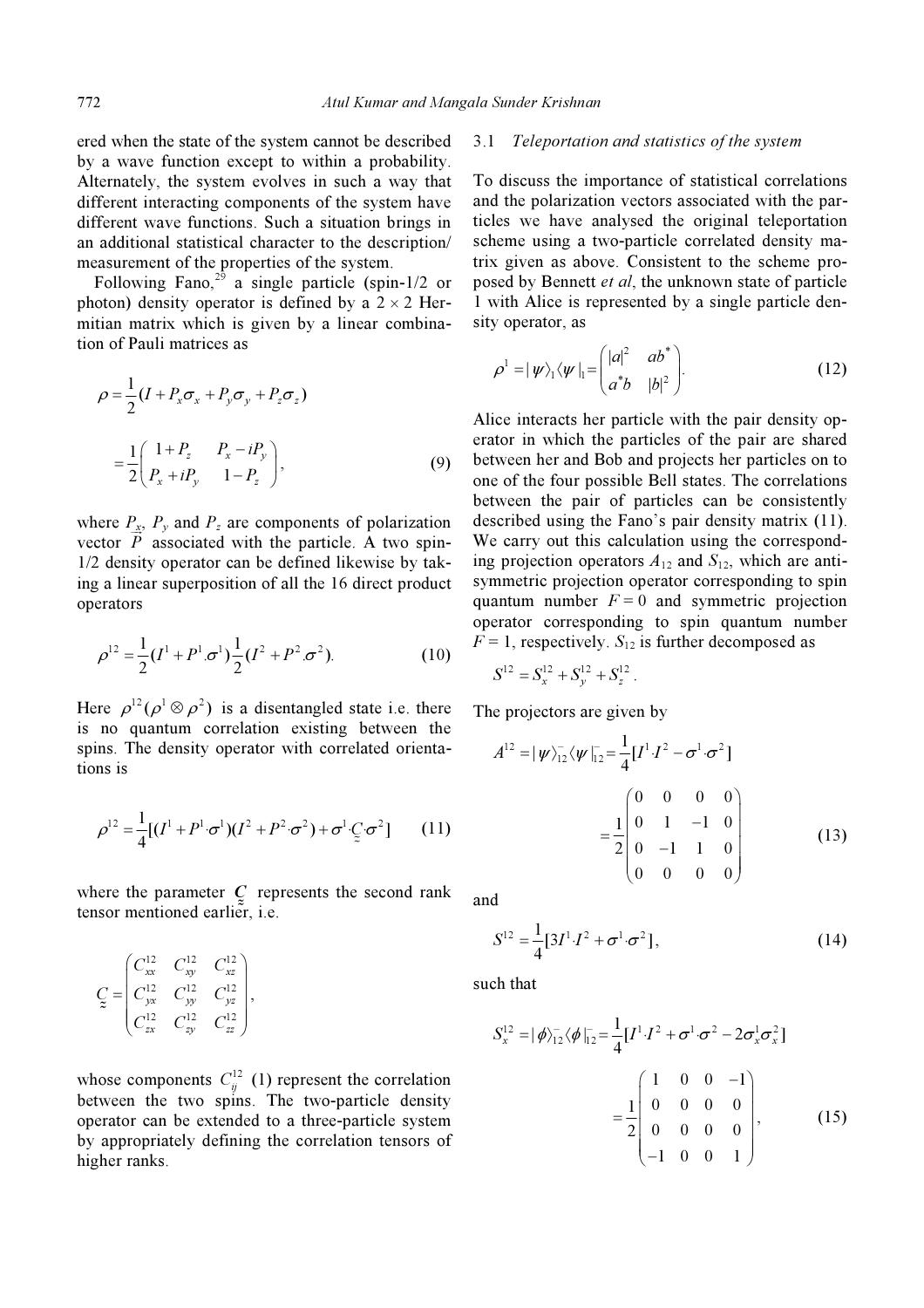$$
S_{y}^{12} = |\phi\rangle_{12}^{+}\langle\phi|_{12}^{+} = \frac{1}{4}[I^{1}\cdot I^{2} + \sigma^{1}\cdot\sigma^{2} - 2\sigma_{y}^{1}\sigma_{y}^{2}]
$$
  

$$
= \frac{1}{2}\begin{pmatrix} 1 & 0 & 0 & 1 \\ 0 & 0 & 0 & 0 \\ 0 & 0 & 0 & 0 \\ 1 & 0 & 0 & 1 \end{pmatrix}
$$
(16)

and

$$
S_z^{12} = |\psi\rangle_{12}^+ \langle \psi |_{12}^+ = \frac{1}{4} [I^1 \cdot I^2 + \sigma^1 \cdot \sigma^2 - 2\sigma_z^1 \sigma_z^2]
$$
  
= 
$$
\frac{1}{2} \begin{pmatrix} 0 & 0 & 0 & 0 \\ 0 & 1 & 1 & 0 \\ 0 & 1 & 1 & 0 \\ 0 & 0 & 0 & 0 \end{pmatrix} .
$$
 (17)

The corresponding projected components of the pair density matrix are

$$
\rho_{12}^{|\psi\rangle_{12}^{-}} = A^{12} \rho^{12} A^{12} = \frac{(1 - P^{1} \cdot P^{2})}{4} \cdot \frac{1}{2} \begin{pmatrix} 0 & 0 & 0 & 0 \\ 0 & 1 & -1 & 0 \\ 0 & -1 & 1 & 0 \\ 0 & 0 & 0 & 0 \end{pmatrix},
$$
\n(18)

$$
\rho_{12}^{|\phi\rangle_{12}} = S_x^{12} \rho^{12} S_x^{12} = \frac{(1+P^1 \cdot P^2 - 2P_x^1 P_x^2 - 2C_{xx}^{12})}{4}.
$$
\n
$$
\frac{1}{2} \begin{bmatrix} 1 & 0 & 0 & -1 \\ 0 & 0 & 0 & 0 \\ 0 & 0 & 0 & 0 \\ -1 & 0 & 0 & 1 \end{bmatrix},
$$
\n
$$
\rho_{12}^{|\phi\rangle_{12}^+} = S_y^{12} \rho^{12} S_y^{12} = \frac{(1+P^1 \cdot P^2 - 2P_y^1 P_y^2 - 2C_{yy}^{12})}{4}.
$$
\n(1, 0, 0, 1)

$$
\frac{1}{2} \begin{pmatrix} 1 & 0 & 0 & 1 \\ 0 & 0 & 0 & 0 \\ 0 & 0 & 0 & 0 \\ 1 & 0 & 0 & 1 \end{pmatrix}
$$
 (20)

and

$$
\rho_{12}^{|\psi\rangle_{12}^+} = S_z^{12} \rho^{12} S_z^{12} = \frac{(1+P^1 \cdot P^2 - 2P_z^1 P_z^2 - 2C_{zz}^{12})}{4}.
$$

$$
= \frac{1}{2} \begin{pmatrix} 0 & 0 & 0 & 0 \\ 0 & 1 & 1 & 0 \\ 0 & 1 & 1 & 0 \\ 0 & 0 & 0 & 0 \end{pmatrix}
$$
(21)

such that

ch that  
\n
$$
Tr \rho^{12} = Tr[\rho_{12}^{|\psi\rangle_{12}} + \rho_{12}^{|\phi\rangle_{12}} + \rho_{12}^{|\phi\rangle_{12}} + \rho_{12}^{|\psi\rangle_{12}}],
$$

but

$$
\rho^{12} \neq \rho_{12}^{|\psi\rangle_{12}^{-}} + \rho_{12}^{|\phi\rangle_{12}^{-}} + \rho_{12}^{|\phi\rangle_{12}^{+}} + \rho_{12}^{|\psi\rangle_{12}^{+}}.
$$

The above equations include correlation that exists between the particles in any entangled pair density matrix. We propose the study of teleportation with correlated and entangled pair density matrices. In accordance with the scheme proposed, the threeparticle density matrix with Alice that leads to her successful measurement of particles 1 and 2 in a

pure state (Bell states) is  
\n
$$
\rho^{123} = \rho^1 \otimes \rho_{23}^{|\psi\rangle_{23}^{\tau}}.
$$
\n(22)

The process of Alice's projection measurements for the pair (12) is identical, in principle, to the process of the formation of the correlated pair density matrix formed as entangled pair (23) used as a carrier for teleportation. We have introduced the correlated density matrix (23) earlier as an alternative to the impossibility of experimental preparation of an absolutely pure entangled state between particles (2) and (3) and its subsequent redirection towards Alice and Bob. It is therefore consistent to assume that Alice will not be able to make an absolutely pure entangled pair (12) for  $\rho^{123}$ , but her measurements would be one of the four possible projections for pair (12) analogous to those for pair (23) given by the (18)–(21). These imply that  $\rho^{123}$  when Alice measures her pair of entangled particles (12) must become

$$
\rho^{123} \approx \frac{(1 - P^2 \cdot P^3)}{4} \cdot \frac{1}{4} \begin{bmatrix} |\psi\rangle_{12}^-(\psi|_{12}^-(1 - P^1 \cdot P^2) \rho^3 \\ + |\phi\rangle_{12}^-(\phi|_{12}^-(1 + P^1 \cdot P^2) \\ -2P_x^1 P_x^2 - 2C_{xx}^{12}) \sigma_x^3 \cdot \rho^3 \cdot \sigma_x^3 \\ + |\phi\rangle_{12}^+( \phi|_{12}^+(1 + P^1 \cdot P^2) \\ -2P_y^1 P_y^2 - 2C_{yy}^{12}) \sigma_y^3 \cdot \rho^3 \cdot \sigma_y^3 \\ + |\psi\rangle_{12}^+( \psi|_{12}^+(1 + P^1 \cdot P^2) \\ -2P_z^1 P_z^2 - 2C_{zz}^{12}) \sigma_z^3 \cdot \rho^3 \cdot \sigma_z^3 \end{bmatrix},
$$
(23)

where

$$
\rho^3 = \begin{pmatrix} |a|^2 & ab^* \\ a^*b & |b|^2 \end{pmatrix}
$$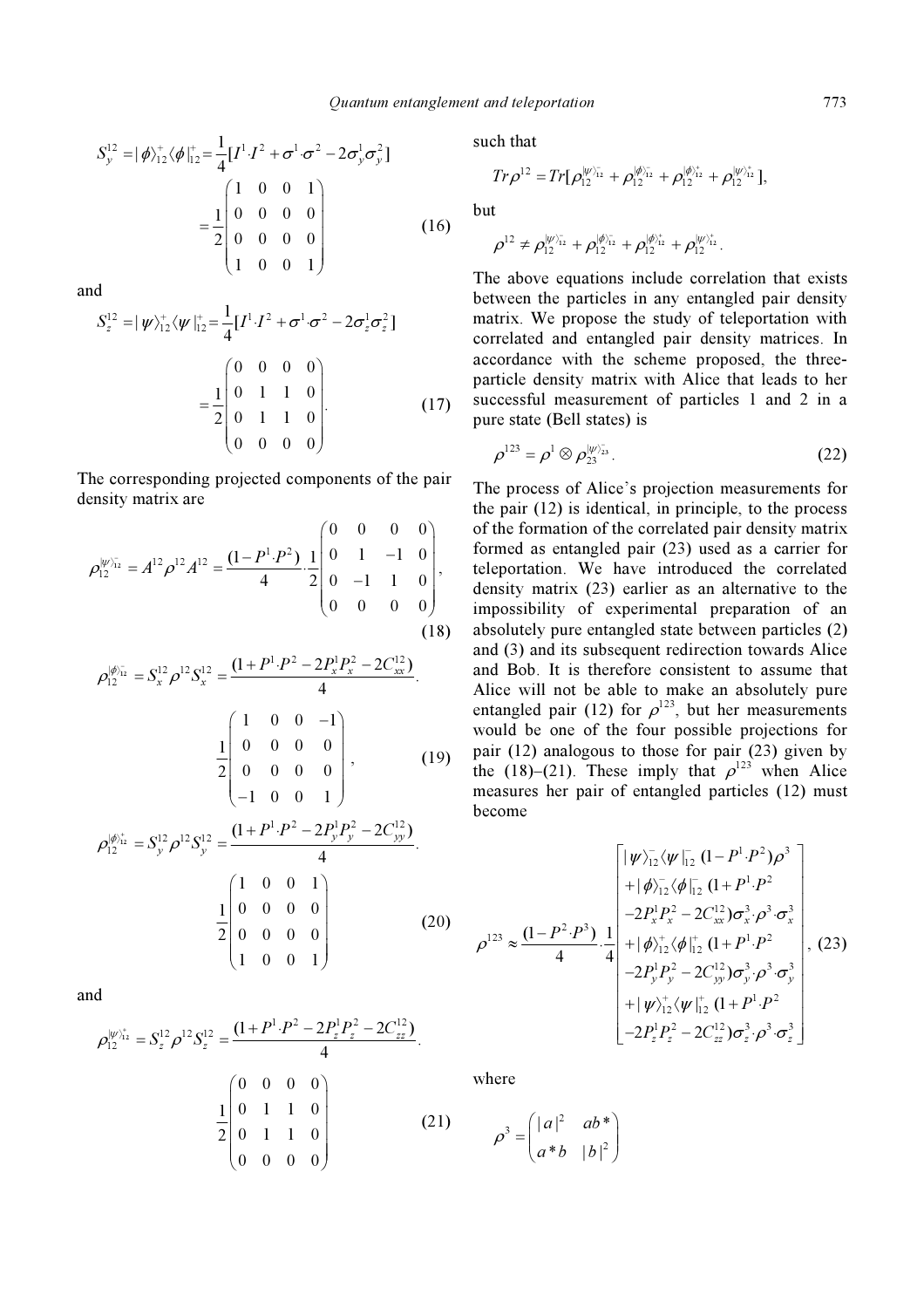and is equivalent to the state  $\rho^1$  which Alice wanted to communicate with Bob. Similarly, if the entangled pair shared between Alice and Bob is  $|\phi\rangle^+_{23}$  inand is equivale<br>to communica<br>gled pair share<br>stead of  $|\psi\rangle_{23}^{\circ}$ stead of  $|\psi\rangle_{23}^-$  then the final three-particle density matrix just before Alice's measurement is

2 3 2 3 23 <sup>123</sup> . (1 2 2 ). <sup>4</sup> P P PP C y y yy <sup>ρ</sup> +− − <sup>≈</sup> 12 12 1 2 1 2 12 3 12 12 2 \* 12 3 3 3 3 \* 2 12 12 2 \* 1 2 1 2 12 3 3 \* 2 12 12 1 2 | | . (1 2 2 ) | | | | .. .. (1 . ) | | 1 | | <sup>4</sup> | | . . (1 2 2 ) | | | | . (1 y y yy xz zx x x xx z z P P PP C b ab P P ab a a ab P P PP C ab b P P φ φ ρ ψ ψ σσ σσ φ φ σ σ ψ ψ + + − − − − + + 〉 〈 +− − + 〉〈 ⎛ ⎞ ⎛ ⎞ <sup>−</sup> −⎜ ⎟ ⎜ ⎟ ⎜ ⎟ ⎝ ⎠ <sup>−</sup> ⎝ ⎠ + 〉〈 ⎛ ⎞ <sup>−</sup> +− − ⎜ ⎟ ⎝ ⎠ − + 〉〈 + − 2 \* 1 2 12 3 3 \* 2 | | 2 2) . . | | z z zz x x b ab PP C ab a σ σ ⎡ ⎤ ⎢ ⎥ ⎛ ⎞ <sup>−</sup> ⎜ ⎟ ⎣ ⎦ ⎝ ⎠ . (24)

The above analysis preserves only the trace of threeparticle density matrix before and after the measurements. The probability of teleportation without classical communication obviously depends on the statistical correlations and product of polarization vectors existing between the three particles as given by (23) and (24). This opens up the prospect of studying the teleportation of single as well as multiparticle systems by considering the statistics of the system fundamentally and not merely as the outcome for coincidence measurements. The dependence of the probability of teleporting a particle on statistical correlation and polarization vectors also provides an opportunity to study the fidelity associated with the process.

 To discuss the teleportation of a single particle through three-particle entangled state we emphasize on Karlsson's proposal of controlled teleportation where a single particle is teleported using threeparticle GHZ state as a quantum channel. $30$  The GHZ state

$$
|\psi\rangle_{234}^{\text{GHZ}} = \frac{1}{\sqrt{2}}[|000\rangle_{234} + |111\rangle_{234}]
$$

is shared by Alice (2), Charlie (3) and Bob (4). Alice interacts her unknown particle with the GHZ state and measures her two particles in Bell basis and sends her measurement outcome to both Charlie and Bob through classical channel. Charlie assists her by measuring his particles in von Neumann basis and sends his measurement results to Bob. Being consistent with Karlsson's article, if Alice's and Charlie's measurement outcomes are

$$
|\phi\rangle^{\pm}_{12}
$$
 and  $|x_1\rangle_3 = \frac{|0\rangle_3 \pm |1\rangle_3}{\sqrt{2}}$ 

respectively, then the process results in a 'successful teleportation' where no unitary transformation is needed on Bob's side. The part of expression for four-particle density matrix depending on statistical correlations is

$$
\rho^{1234} \approx \frac{G^{234}}{8} \begin{bmatrix} |\phi_{12}^{+} \langle \phi_{12}^{+}| x_{1} \rangle_{3} \langle x_{1} |_{3} (1 + P^{1} \cdot P^{2} \\ -2 P_{y}^{1} P_{y}^{2} - 2 C_{yy}^{12} \rangle \rho^{4} + |\phi_{12}^{+} \langle \phi_{12}^{-}| \\ | x_{2} \rangle_{3} \langle x_{2} |_{3} (1 + P^{1} \cdot P^{2} - 2 P_{x}^{1} P_{x}^{2} - 2 C_{xx}^{12} \rangle \rho^{4} \end{bmatrix}
$$
\n(25)

where

$$
G^{234} = \frac{1}{8} \begin{bmatrix} 1 + (P_z^2 P_z^3 + P_z^3 P_z^4 + P_z^2 P_z^4) \\ + (P_x^2 P_x^3 P_x^4 - P_x^2 P_y^3 P_y^4 \\ -P_y^2 P_x^3 P_y^4 - P_y^2 P_y^3 P_x^4) \\ + (C_{xxx}^{234} - C_{yyx}^{234} - C_{yyy}^{234} - C_{xyy}^{234}) \end{bmatrix}.
$$

The same scheme can be accomplished by using a three-particle W state  $|\psi\rangle_{234}^{W}$  instead of GHZ state,<sup>31</sup> however, in this case the teleportation is probabilistic and not 100% as in the case of GHZ state. The measurements that lead towards direct teleportation are  $|\psi\rangle^+_{12}$  at Alice's location and  $|0\rangle$ <sub>3</sub> at Charlie's location as Charlie measures his particles in the basis  $|0\rangle$ <sub>3</sub> and  $|1\rangle$ <sub>3</sub>. The density matrix for four particles which results in Alice's successful measurement of an entangled pair is

$$
\rho^{1234} \approx \frac{W^{234}}{6} \left[ |\psi\rangle^+_{12} \langle \psi|^+_{12} |0\rangle^3 \langle 0|^3 (1 + P^1 \cdot P^2) \right], \quad (26)
$$

where